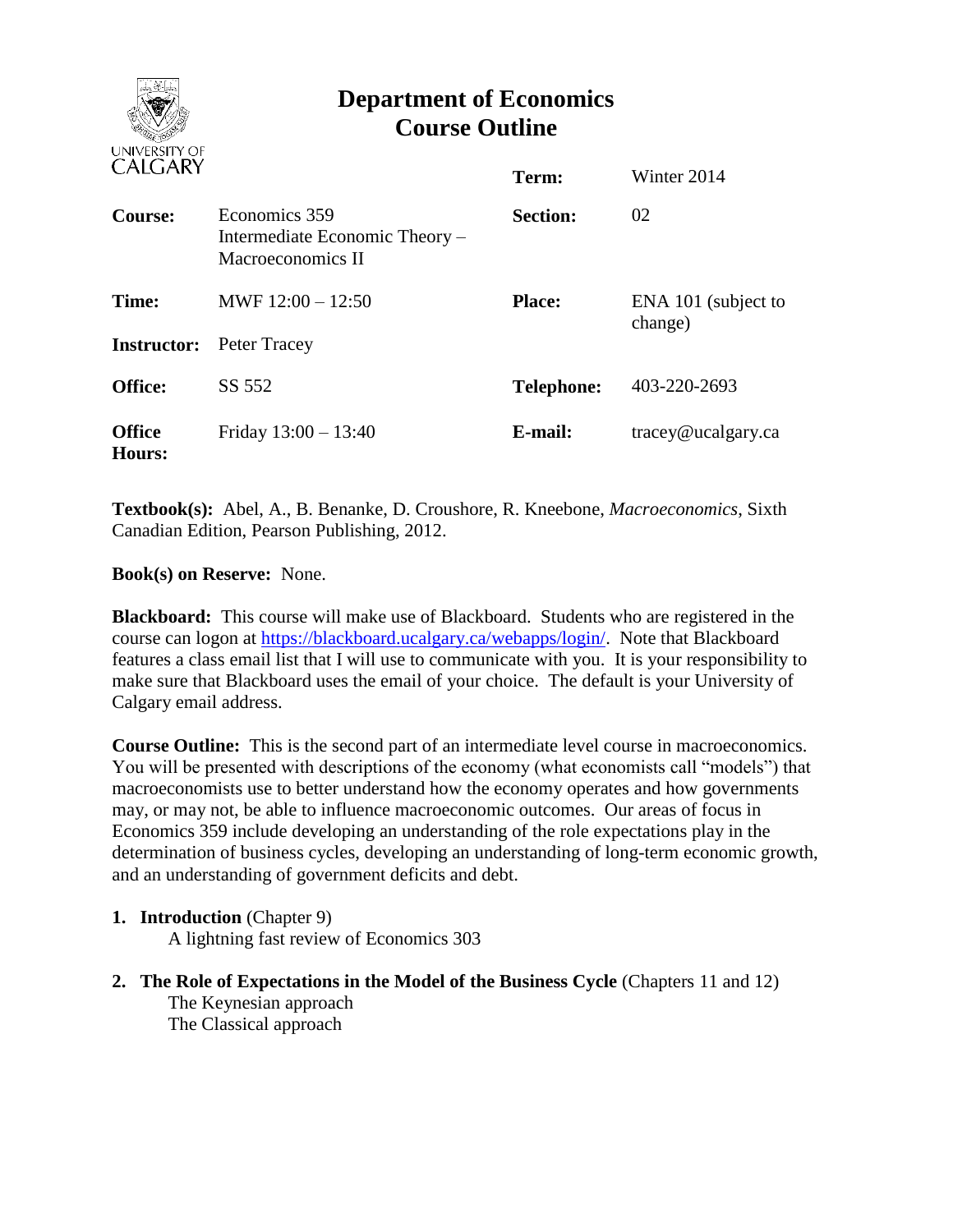- **3. The Model of Economic Growth** (Chapters 3, 5, and 6) Productivity and the Labour Market The neoclassical growth model
- **4. Unemployment, Inflation, Monetary Policy, and Government Finances** (Chapters 13, 14, 15)

The Phillips Curve Government deficits and debt

**Tutorials:** When you registered for this course you were enrolled in a tutorial session. The tutorials are intended to provide students enrolled in Economics 359 with the opportunity to ask a teaching assistant (TA) questions about the course. I will from time to time provide problems for you to consider and to discuss with your classmates and your TA during these tutorial sessions. The problems will not be graded but they do offer you the opportunity to test your understanding of the material covered to that point in the course. You will also have the opportunity to discuss with the TA the material we have discussed in class and which you may not yet fully grasp.

### **Grade Determination and Final Examination Details:**

| <b>First Assignment</b>  | $(10\%)$ -- Due Date: Wednesday, February 12     |
|--------------------------|--------------------------------------------------|
| Midterm Test             | $(25\%)$ -- Date: Wednesday, February 26         |
| Second Assignment        | $(15\%)$ -- Due Date: Wednesday, March 19        |
| Final Exam $\frac{1}{2}$ | $(50\%)$ -- Date: set by the Registrar's Office. |

The two Assignments, the Midterm Test, and the Final Exam are marked on a numerical (percentage) basis and then converted to letter grades. The course grade is then calculated using the weights indicated above. As a guide to determining standing, these letter grade equivalences will generally apply:

| $A+ 96-100$   | $B = 77 - 81$ |              | $C-61-65$    |
|---------------|---------------|--------------|--------------|
| $A = 91 - 95$ | $B - 74 - 76$ |              | $D+ 56 - 60$ |
| $A - 87 - 90$ | $C+ 70-73$    |              | D $50 - 55$  |
| $B+ 82 - 85$  | C $65 - 69$   | $\mathbf{F}$ | $0 - 49.9$   |

A passing grade on any particular component of the course is not required for a student to pass the course as a whole.

Assignments are due at the *beginning* of the lecture on the due date. Solutions to the assignments will be posted on the Blackboard site at that time. This means that late assignments cannot and will not be accepted. Do not slide assignments under my office door – they will not be marked. Do not email assignments to me – they will not be marked.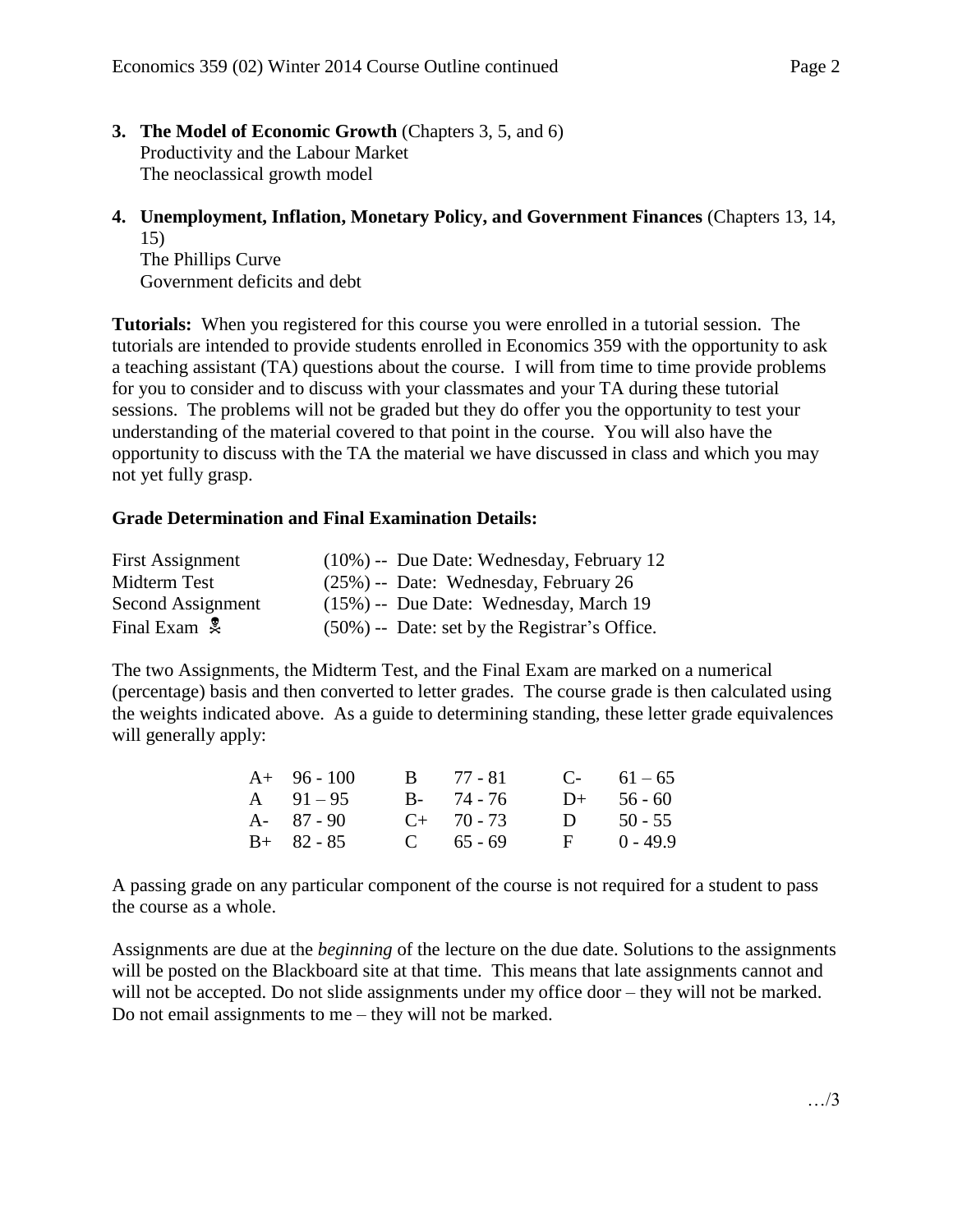The Midterm Test will be held in the classroom during regular lecture hours. The Final Exam will be two (2) hours in length and will be scheduled by the Registrar's Office. There will be no multiple choice questions on the Midterm Test and the Final Exam. The use of a simple calculator during the test and the final exam will be allowed. Graphing calculators, cell phones, and computers are not permitted.

Assignments, the test, and the final exam are intended to be challenging (they are "*tests"* of your understanding of the material). You are encouraged to consult with your classmates when working on the assignments. The solutions you submit must, however, represent your own work. Taking credit for someone else's work is something for which I show zero tolerance.

## **Notes:**

- 1. Students should be aware that no "make-up" midterms will be given. Any student who finds it necessary to miss the midterm must notify the instructor in advance and produce a valid medical certificate or other required documentation in order to have the weighting adjusted. This adjustment will result in the final exam counting for 70% of the final grade and the assignments counting for 30% of the final grade.
- 2. Examinations will not be given prior to the scheduled date.
- 3. **Answers to the midterm test, the assignment and the final exam questions must make use of equations and diagrams wherever possible. Numerical questions require numerical answers.**
- 4. **Students will not be given extra time to complete tests and exams.**
- 5. Students should be aware of the academic regulations outlined in The University of Calgary Calendar.
- 6. **The use of cell phones for any purpose in class is prohibited. Computers may only be used for note-taking purposes.**
- 7. Students seeking reappraisal of a piece of graded term work should discuss their work with the instructor within 15 days of work being returned to class; however, the earliest that grades will be discussed will be two days after the return of an assignment or examination.
- 8 Students will be responsible for all material listed on the course outline, regardless of whether or not the material has been covered in class, unless the instructor notifies the class that the material will not be covered.
- 9. Please note that the following types of emails will receive no response: emails not addressed to anyone in particular; emails where the recipient's name is not spelled correctly; anonymous emails; emails which do not specify the course and section in which you are registered; and, emails involving questions that are specifically addressed on the course outline.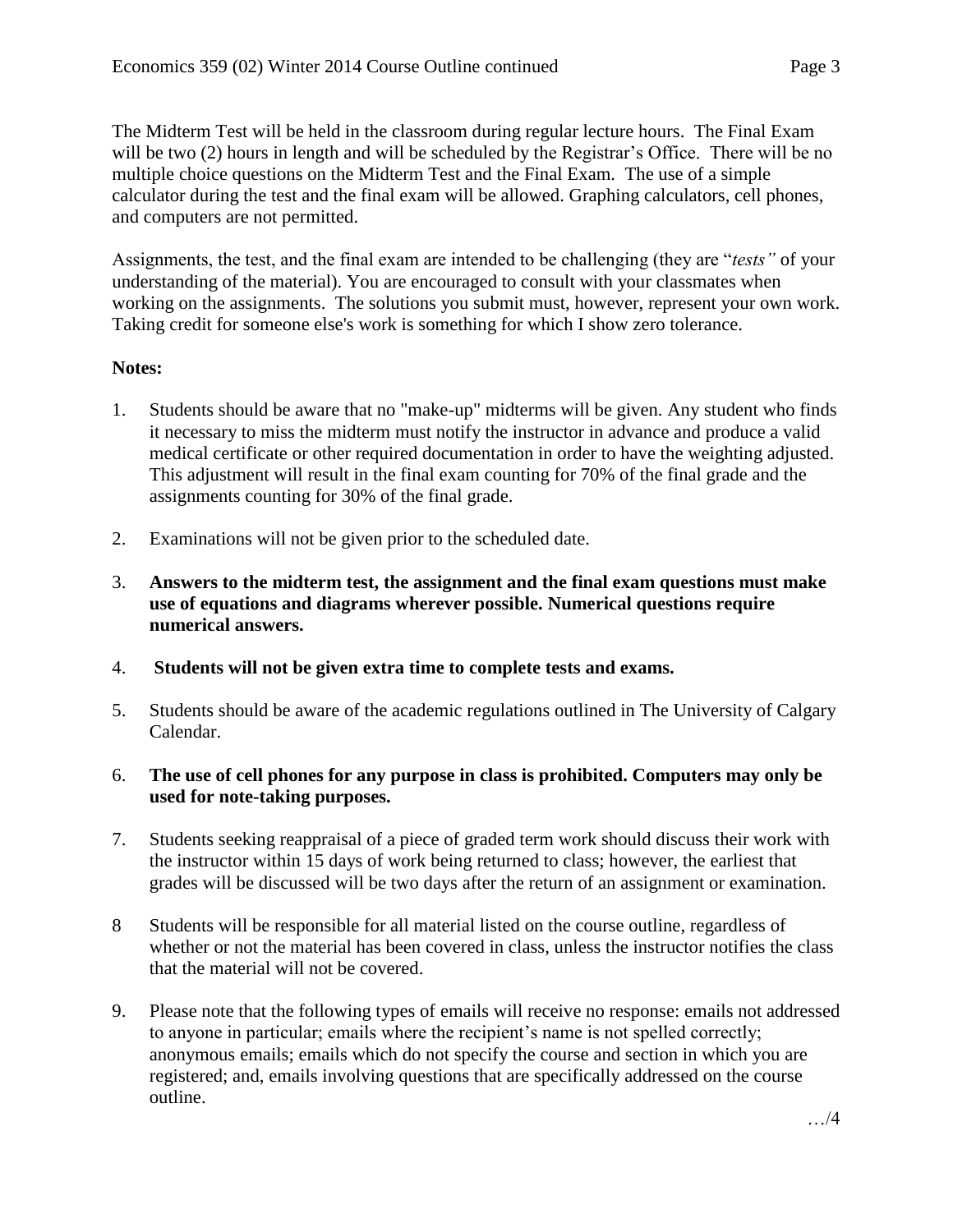10. It is the student's responsibility to request academic accommodations. If you are a student with a documented disability who may require academic accommodation and have not registered with the Disability Resource Centre, please contact their office at 403-220-8237. Students who have not registered with the Disability Resource Centre are not eligible for formal academic accommodation. **You are also required to discuss your needs with your instructor no later than fourteen (14) days after the start of this course.**

Students' Union Vice-President Academic: Emily Macphail Phone: 220-3911 E-mail [suvpaca@ucalgary.ca](mailto:subpaca@ucalgary.ca)

Students' Union Faculty Representative (Arts) Phone: 220-3913 Office: MSC 251 E-mail [arts1@su.ucalgary.ca](mailto:arts1@su.ucalgary.ca) [arts2@su.ucalgary.ca,](mailto:arts2@su.ucalgary.ca) [arts3@su.ucalgary.ca,](mailto:arts3@su.ucalgary.ca) [arts4@su.ucalgary.ca](mailto:arts4@su.ucalgary.ca)

Society of Undergraduates in Economics (S.U.E.): [www.ucalgary.ca/sue](http://www.fp.ucalgary.ca/econ)

Society of Undergraduates in Economics is a student run organization whose main purpose is to assist undergraduate economics students succeed both academically and socially at the University of Calgary. Services include access to the exam bank, career partnerships with the Career Centre through hosting industry nights and information sessions, recognizing achievements in teaching, and organizing social events for members. Join now by contacting [sue@ucalgary.ca.](mailto:sue@ucalgary.ca)

*Faculty of Arts Program Advising and Student Information Resources*

- Have a question, but not sure where to start? The Faculty of Arts Program Information Centre (PIC) is your information resource for everything in Arts! Drop in at SS102, call them at 403-220-3580 or email them at [artsads@ucalgary.ca.](mailto:artsads@ucalgary.ca) You can also visit the Faculty of Arts website at<http://arts.ucalgary.ca/undergraduate> which has detailed information on common academic concerns.
- For program planning and advice, contact the Student Success Centre (formerly the Undergraduate programs Office) at  $403-220-5881$  or visit them on the  $3<sup>rd</sup>$  Floor of the Taylor Family Digital Library.
- For registration (add/drop/swap), paying fees and assistance with your Student Centre, contact Enrolment Services at 403-210-ROCK [7625] or visit them in the MacKimmie Library Block.